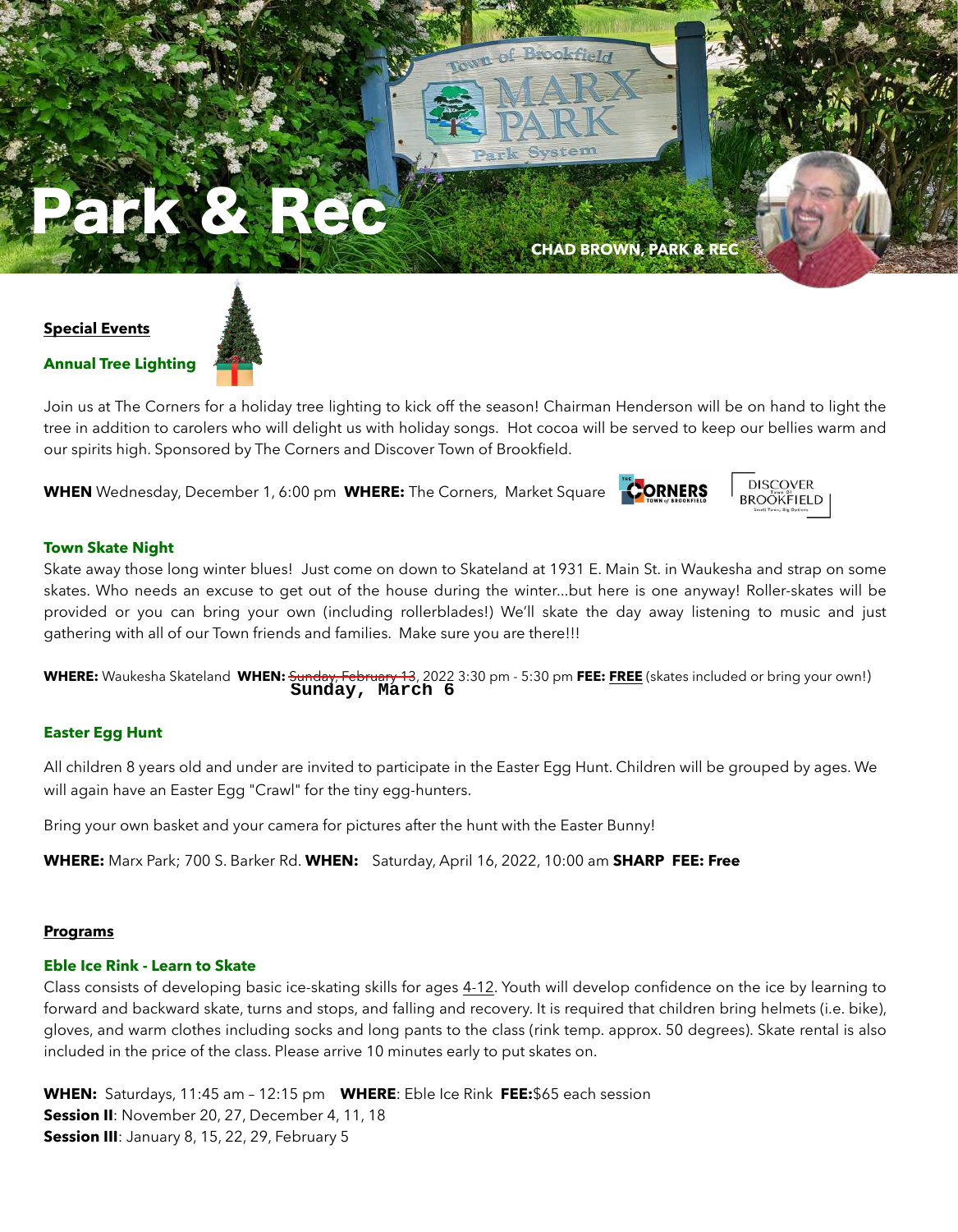#### **Stage Stars - Grades K-6**

It's time to raise the curtain on our Stage Stars class! Our drama program introduces students to the craft of stage acting. During this exciting class, students will learn theatrical skills, improv basics and participate in interactive drama games. This is an opportunity for students to have fun, express themselves and interact with others within the context of theatre arts.

#### **WHEN: Saturdays, 9:30 am – 10:30 am WHERE:** Pewaukee Wagner Park **FEE:**\$129

Session I: Saturdays, January 8 – February 19 Session II: February 26 – April 16; No class 3/26

#### **KidVentures Art Club - Ages 6-12 yrs**

#### **Session 1: Painting and Drawing Fusion**

Take an adventure into the past to meet famous artists, styles and culture! Art puzzles, activities and surprises will make this class fun for everyone!

**WHEN:** January 13 - February 10 **WHERE:** Pewaukee Wagner Park **FEE:** \$48 Thursdays

#### **Session 2: Mixed Media Mania**

Try new and exciting media, perhaps things you never thought could be artistic! This class will keep all students engaged through fun challenges and projects.

**WHEN:**February 17 - March 17 **WHERE:** Pewaukee Wagner Park **FEE:** \$48 Thursdays

#### **Kidventures Art Safari**

Take a journey into the world of art. Each week will be a new trip into a different culture and their artistic venues. Work with pastels and pigments to bring out vibrant colors as exciting as the cultures they come from! (Min. 4, Max. 12)

**WHEN:** March 31 - April 28 5:30 – 6:45 pm **WHERE:** Pewaukee Wagner Park **FEE:**\$48 Thursdays

#### **Mad Science Spring Break NASA Camp: Academy of Future Space Explorers**

Mad Science has teamed up with NASA in a quest for exploration! We'll take a voyage of discovery into the atmosphere and beyond as we explore planets, moons, and other space phenomena in our solar system. Things will heat up as we examine the sun and other stars and discover the difficulties of space travel! Kids will get a firsthand experience of the challenges of living in space as they try to assemble a satellite while training to be an astronaut. For added fun, we'll learn about the various technologies that make space exploration possible while bouncing lasers around the room! Kids will love to build their own Mad Science Skyblazer Rocket and participate in a real "NASA" style rocket launch. Campers will receive many cool NASA take homes, including a Cosmic Disc, a Shuttle



Copter, and more! Mad Science is the ONLY organization licensed by NASA to use these activities for summer camps and school programs! Mad Science has always made the safety and security of kids in our programs an utmost priority. Please visit our website at [milwaukee.madscience.org](http://milwaukee.madscience.org) to view our current safety protocols.

**WHEN:** Monday – Friday, March 21-25, 12:30 – 4:30 pm **WHERE:** Pewaukee Wagner Park **FEE:** \$239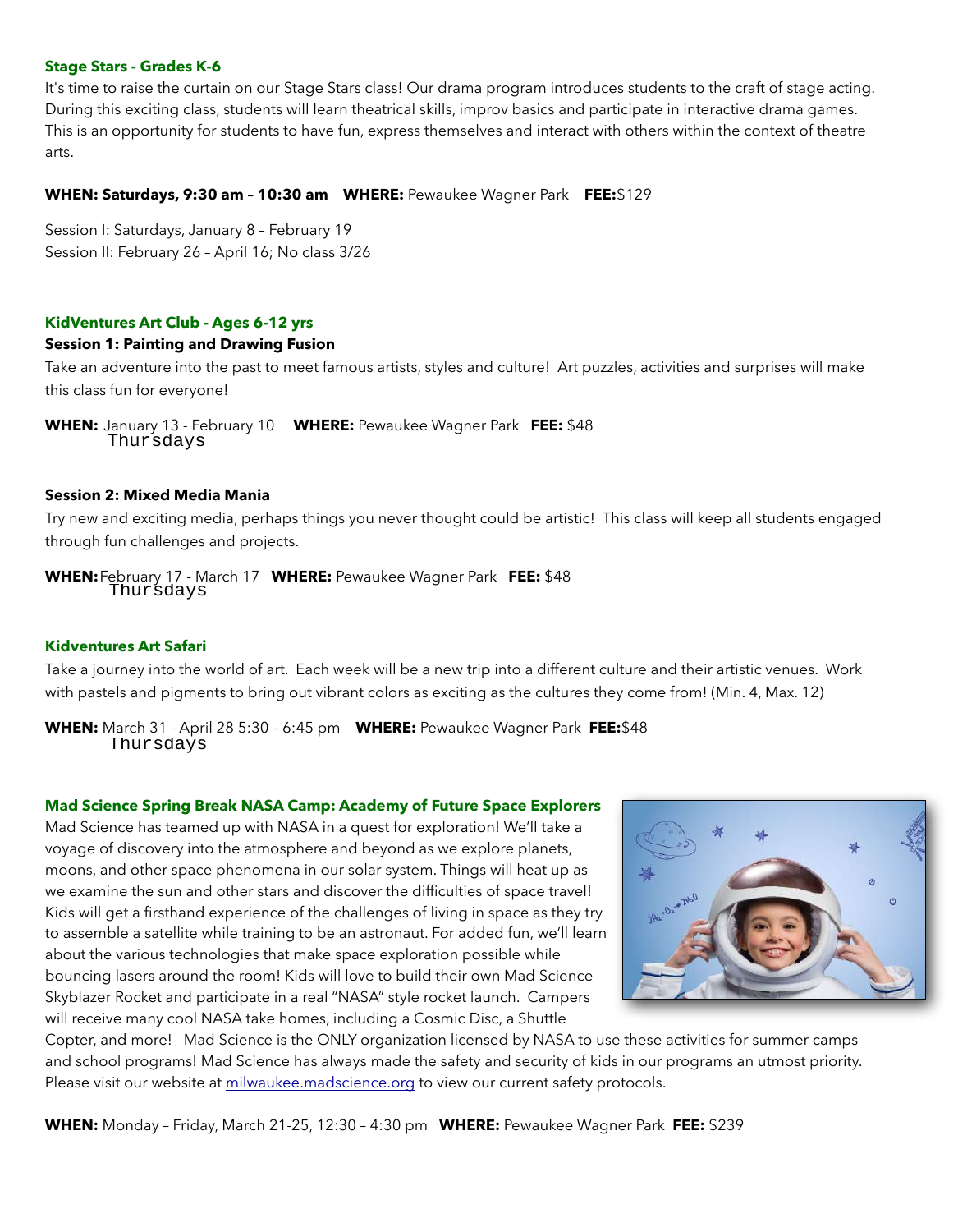#### **Treetop Explorers Recreational Tree Climbing**

Fun, Fitness, Adventure! Peaceful and invigorating, recreational tree climbing allows climbers to ascend into and explore trees safely. Gain a new appreciation for trees, nature, and your County Parks. Recreational tree climbing is a unique activity that can be enjoyed by an individual, small groups, and especially rewarding to families. All gear and instruction is provided. Participants should wear long pants, sturdy shoes, and bring a sense of adventure. You may find other info on Treetop Explorer's website: [www.TreetopExplorer.com](http://www.TreetopExplorer.com)



*For ages 7 and up.*

**WHEN:** December 11, 10:00 am – 12:00 pm **WHERE**: Fox Brook County Park

**FEE**: \$42/per person; park entrance fee included

#### **Spring Soccer**

This is an instructional soccer program designed to introduce the game of soccer in a fun, local, and convenient environment. Our instructors will teach proper soccer skills like dribbling, passing, trapping, shooting, defending, as well as other basic soccer concepts. The program consists of energized age-appropriate skill-specific games followed by organized actual small-sided matches.

Cleats are not recommended but shin guards are welcomed. You may begin registering at any time.

#### **Registration ends April 12th.**

**WHEN:** Thursdays, April 21 – May 19 (May 26 make up date) 3-4 years old: 5:10 - 5:50 pm | 5-6 years old 6:00 - 6:40 pm

**WHERE:** Wray Park **FEE:** \$60

## **Cooking With Class**

All classes are held at Pewaukee Wagner Park and will be \$25 per class.

#### **Grandma's Christmas Eve**

Every year my Grandma would make French Meat Pie for Christmas Eve. This remains one of my favorite foods from childhood! I've decided to take inspiration from Grandma and create an updated menu for this year's holiday. I'll prepare...

•*N/A Mulled Wine* •*French Meat Pie with Chipotle Ketchup* •*Easy Pickled Beets* •*Grandma's Date Bars*

**WHEN:** Tuesday, December 14, 6:30 – 9:00 pm

#### **Late Winter Comfort Foods**

I know we're all just trying to make it thru til spring, so I thought I would warm those winter nights with some comforting flavors. You'll sample...

•*Captains Steak Joynt-style Beer Cheese Fondue with Captains "Chips"*

•*Bacon-wrapped Jalapeño & Cheese Meatloaf with Loaded Smashed Potatoes*

•*Toasted Coconut & Banana Parfaits made with fresh pastry cream*

**WHEN:** Wednesday, February 23, 2022, 6:30 – 9:00 pm